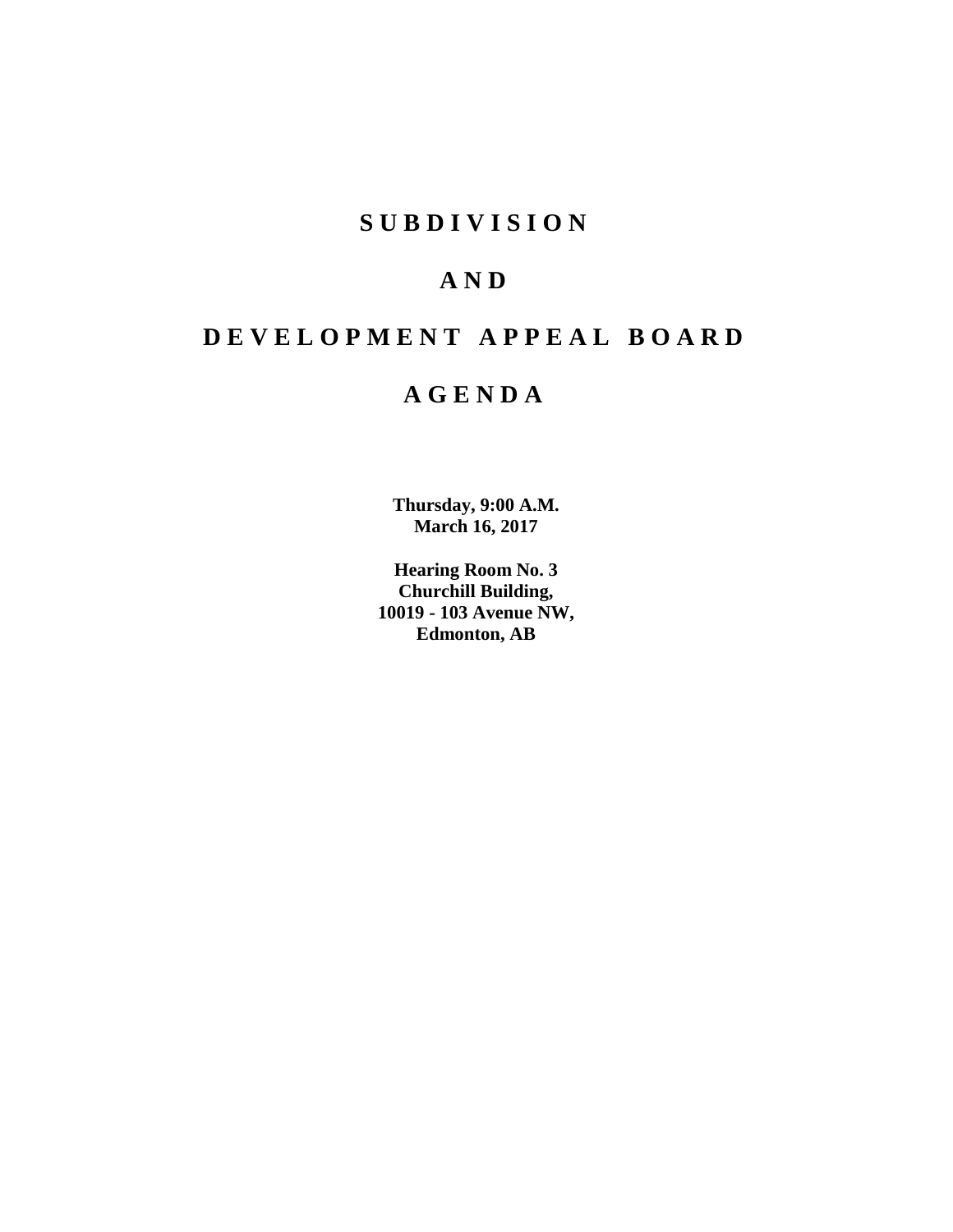## **SUBDIVISION AND DEVELOPMENT APPEAL BOARD HEARING ROOM NO. 3**

| 9:00 A.M.    | $SDAB-D-17-055$ | Construct a 3 Dwelling Apartment House with a<br>front veranda, a rear detached Garage, and to<br>demolish the existing Single Detached House<br>and rear detached Garage |  |  |
|--------------|-----------------|---------------------------------------------------------------------------------------------------------------------------------------------------------------------------|--|--|
|              |                 | 11131 - 85 Avenue NW<br>Project No.: 232611273-005                                                                                                                        |  |  |
| <i>NOTE:</i> |                 | Unless otherwise stated, all references to "section numbers" refer to                                                                                                     |  |  |

*the authority under the Edmonton Zoning Bylaw 12800.*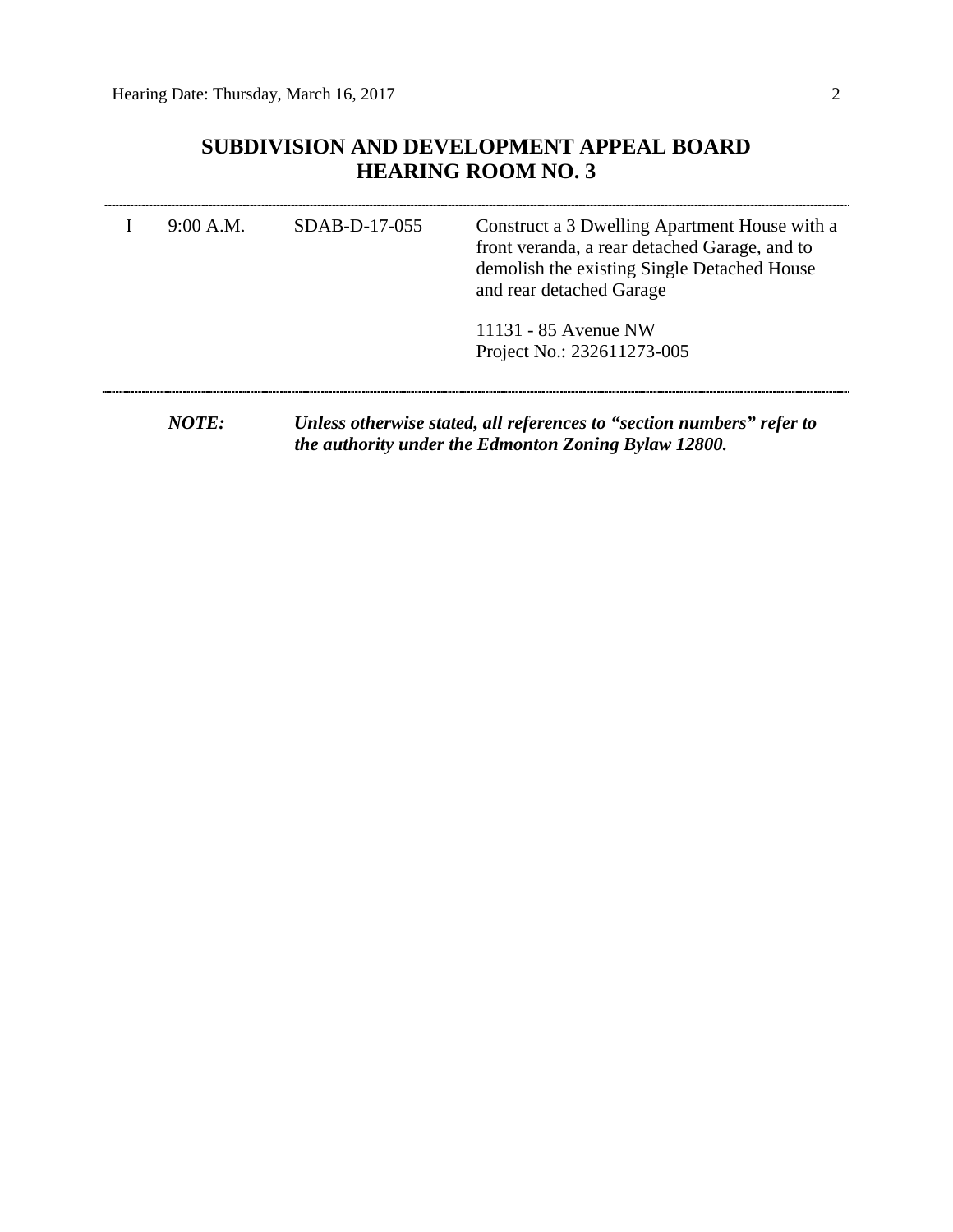| <b>ITEM I: 9:00 A.M.</b> |                                                        | FILE: SDAB-D-17-055                                                                                                                                                                 |  |  |  |  |  |
|--------------------------|--------------------------------------------------------|-------------------------------------------------------------------------------------------------------------------------------------------------------------------------------------|--|--|--|--|--|
|                          | AN APPEAL FROM THE DECISION OF THE DEVELOPMENT OFFICER |                                                                                                                                                                                     |  |  |  |  |  |
|                          | <b>APPELLANT:</b>                                      |                                                                                                                                                                                     |  |  |  |  |  |
|                          | <b>APPLICATION NO.:</b>                                | 232611273-005                                                                                                                                                                       |  |  |  |  |  |
|                          | <b>APPLICATION TO:</b>                                 | <b>Construct a 3 Dwelling Apartment House</b><br>with a front veranda, a rear detached<br>Garage, and to demolish the existing<br>Single Detached House and rear detached<br>Garage |  |  |  |  |  |
|                          | <b>DECISION OF THE</b><br>DEVELOPMENT AUTHORITY:       | Refused                                                                                                                                                                             |  |  |  |  |  |
|                          | <b>DECISION DATE:</b>                                  | February 17, 2017                                                                                                                                                                   |  |  |  |  |  |
|                          | <b>DATE OF APPEAL:</b>                                 | February 17, 2017                                                                                                                                                                   |  |  |  |  |  |
|                          | MUNICIPAL DESCRIPTION<br>OF SUBJECT PROPERTY:          | 11131 - 85 Avenue NW                                                                                                                                                                |  |  |  |  |  |
|                          | <b>LEGAL DESCRIPTION:</b>                              | Plan I23A Blk 162 Lot 25                                                                                                                                                            |  |  |  |  |  |
|                          | ZONE:                                                  | (RA9) High Rise Apartment Zone                                                                                                                                                      |  |  |  |  |  |
|                          | <b>OVERLAY:</b>                                        | <b>High Rise Residential Overlay</b>                                                                                                                                                |  |  |  |  |  |
|                          | <b>STATUTORY PLAN:</b>                                 | Garneau Area Redevelopment Plan                                                                                                                                                     |  |  |  |  |  |
|                          |                                                        |                                                                                                                                                                                     |  |  |  |  |  |

## *Grounds for Appeal*

The Appellant provided the following reasons for appealing the decision of the Development Authority:

> Community Support has been obtained and extensive effort was made to meet the City of Edmonton request for revisions. Formal Package to follow.

## *General Matters*

## **Appeal Information:**

The *Municipal Government Act*, RSA 2000, c M-26 states the following: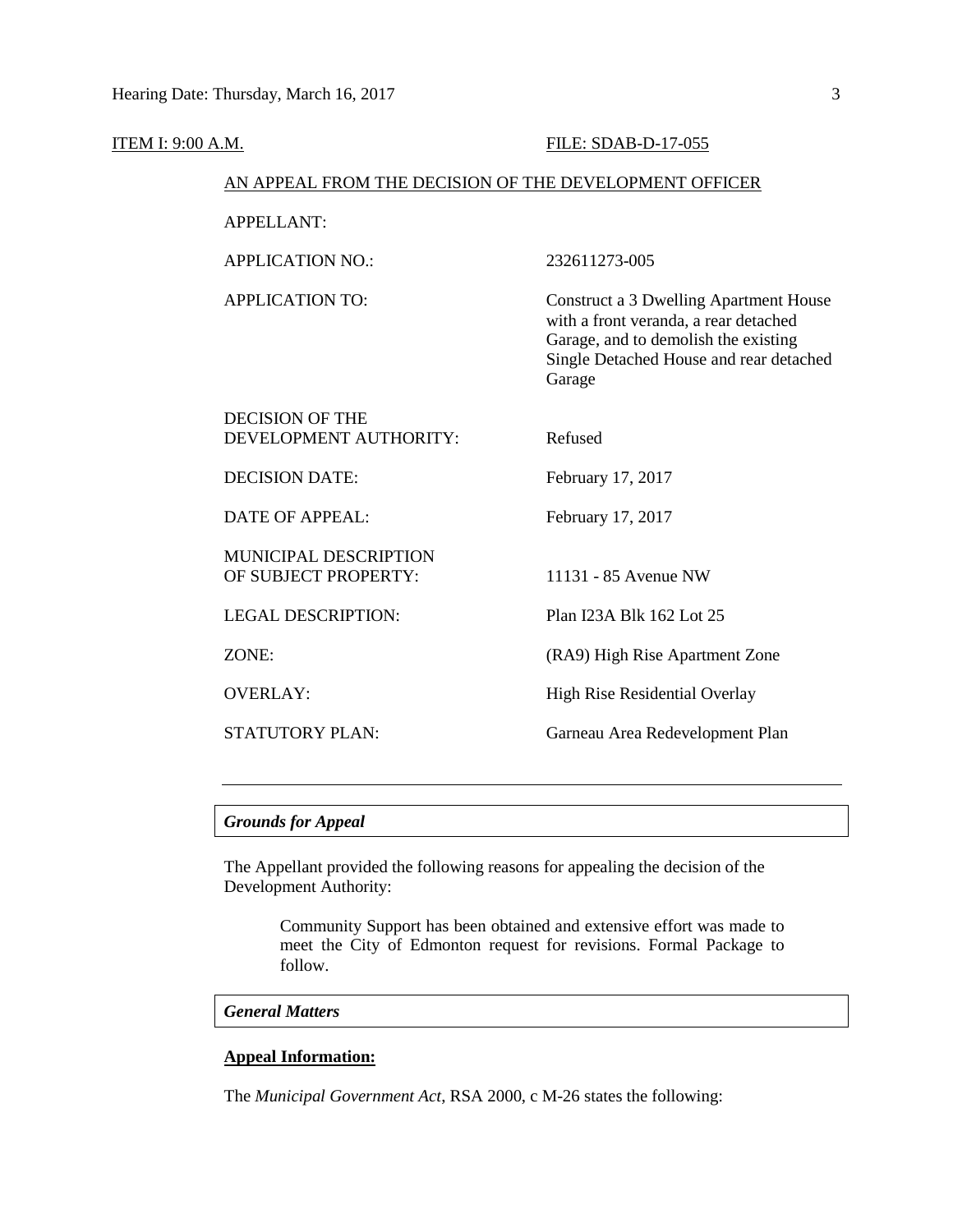## **Grounds for Appeal**

**685(1)** If a development authority

- (a) fails or refuses to issue a development permit to a person,
- (b) issues a development permit subject to conditions, or
- (c) issues an order under section 645,

the person applying for the permit or affected by the order under section 645 may appeal to the subdivision and development appeal board.

## **Appeals**

- **686(1)** A development appeal to a subdivision and development appeal board is commenced by filing a notice of the appeal, containing reasons, with the board within 14 days,
	- (a) in the case of an appeal made by a person referred to in section 685(1), after
		- (i) the date on which the person is notified of the order or decision or the issuance of the development permit, or
		- …

## **Hearing and Decision**

**687(3)** In determining an appeal, the subdivision and development appeal board

…

- (a.1) must comply with the land use policies and statutory plans and, subject to clause (d), the land use bylaw in effect;
	- …
	- (c) may confirm, revoke or vary the order, decision or development permit or any condition attached to any of them or make or substitute an order, decision or permit of its own;
	- (d) may make an order or decision or issue or confirm the issue of a development permit even though the proposed development does not comply with the land use bylaw if, in its opinion,
		- (i) the proposed development would not
			- (A) unduly interfere with the amenities of the neighbourhood, or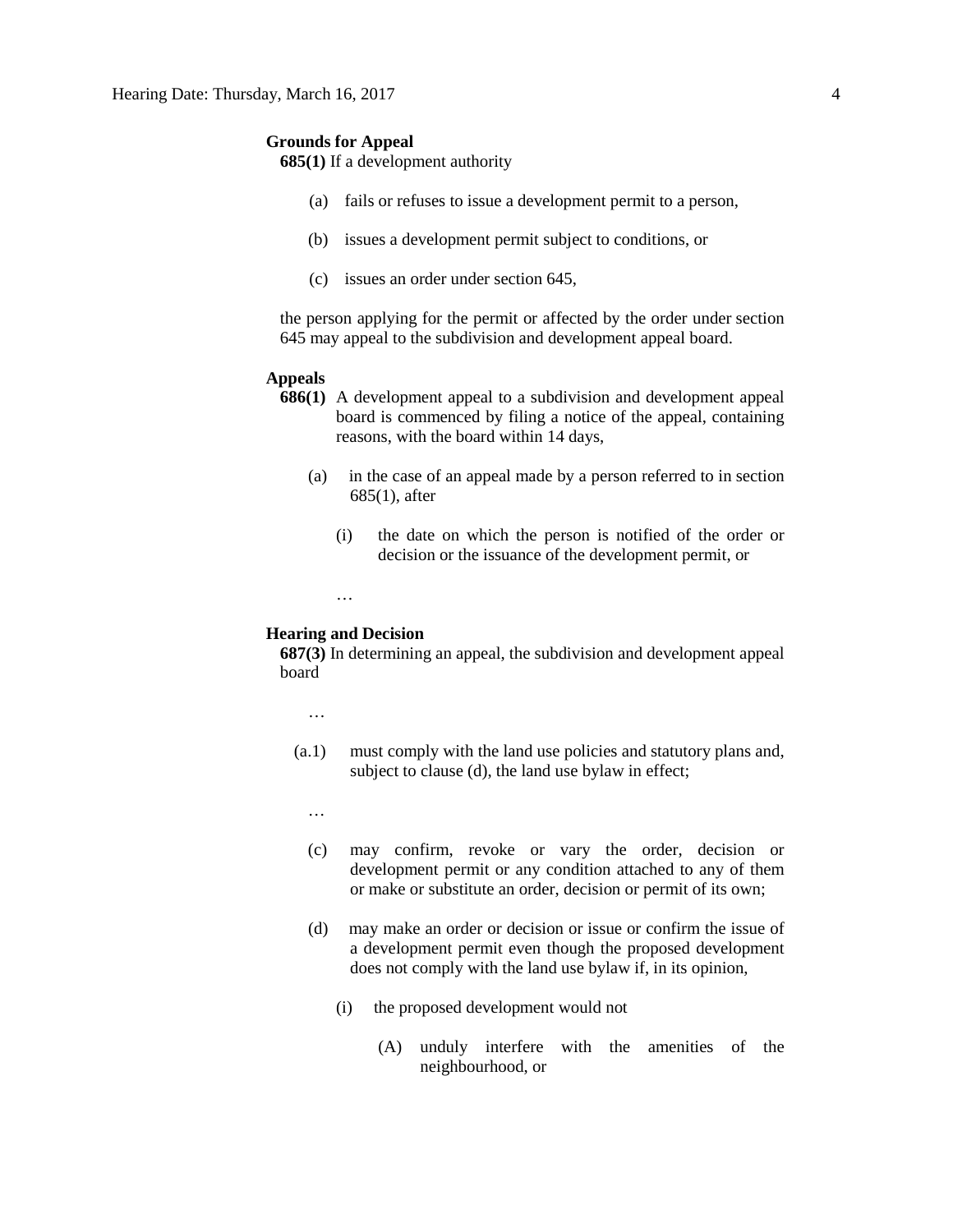(B) materially interfere with or affect the use, enjoyment or value of neighbouring parcels of land,

and

(ii) the proposed development conforms with the use prescribed for that land or building in the land use bylaw.

#### **General Provisions from the** *Edmonton Zoning Bylaw:*

Under section 230.2(1), **Apartment Housing** on a Site of 1.0 ha or less, that does not isolate another Site within this Zone of less than  $\underline{800 \text{ m}^2}$ , is a **Permitted Use** in the (RA9) High Rise Apartment Zone.

Under section 7.2(1), **Apartment Housing** means:

development consisting of one or more Dwellings contained within a building in which the Dwellings are arranged in any horizontal or vertical configuration, which does not conform to the definition of any other Residential Use.

Under section 6.1(30), **Dwelling** means:

a self contained unit comprised of one or more rooms accommodating sitting, sleeping, sanitary facilities, and a principal kitchen for food preparation, cooking, and serving. A Dwelling is used permanently or semi-permanently as a residence for a single Household.

Under section 6.1(99), **Site** means "an area of land consisting of one or more abutting Lots."

Section 230.1 states that the **General Purpose** of the **(RA9) High Rise Apartment Zone**  is "to provide for High Rise Apartment buildings."

Section 816.1 states that the **General Purpose** of the **High Rise Residential Overlay** is:

to accommodate the development of high density housing in established areas of the City that is compatible, in mass and scale, with existing forms of lower and medium density development and maintains the pedestrian friendly character and streetscape of these established areas.

\_\_\_\_\_\_\_\_\_\_\_\_\_\_\_\_\_\_\_\_\_\_\_\_\_\_\_\_\_\_\_\_\_\_\_\_\_\_\_\_\_\_\_\_\_\_\_\_\_\_\_\_\_\_\_\_\_\_\_\_\_\_\_\_\_\_\_\_\_\_\_\_\_\_\_\_\_\_

#### *Site Area*

Section 230.4(2) states "The minimum Site Area shall be  $800 \text{ m}^2$ ."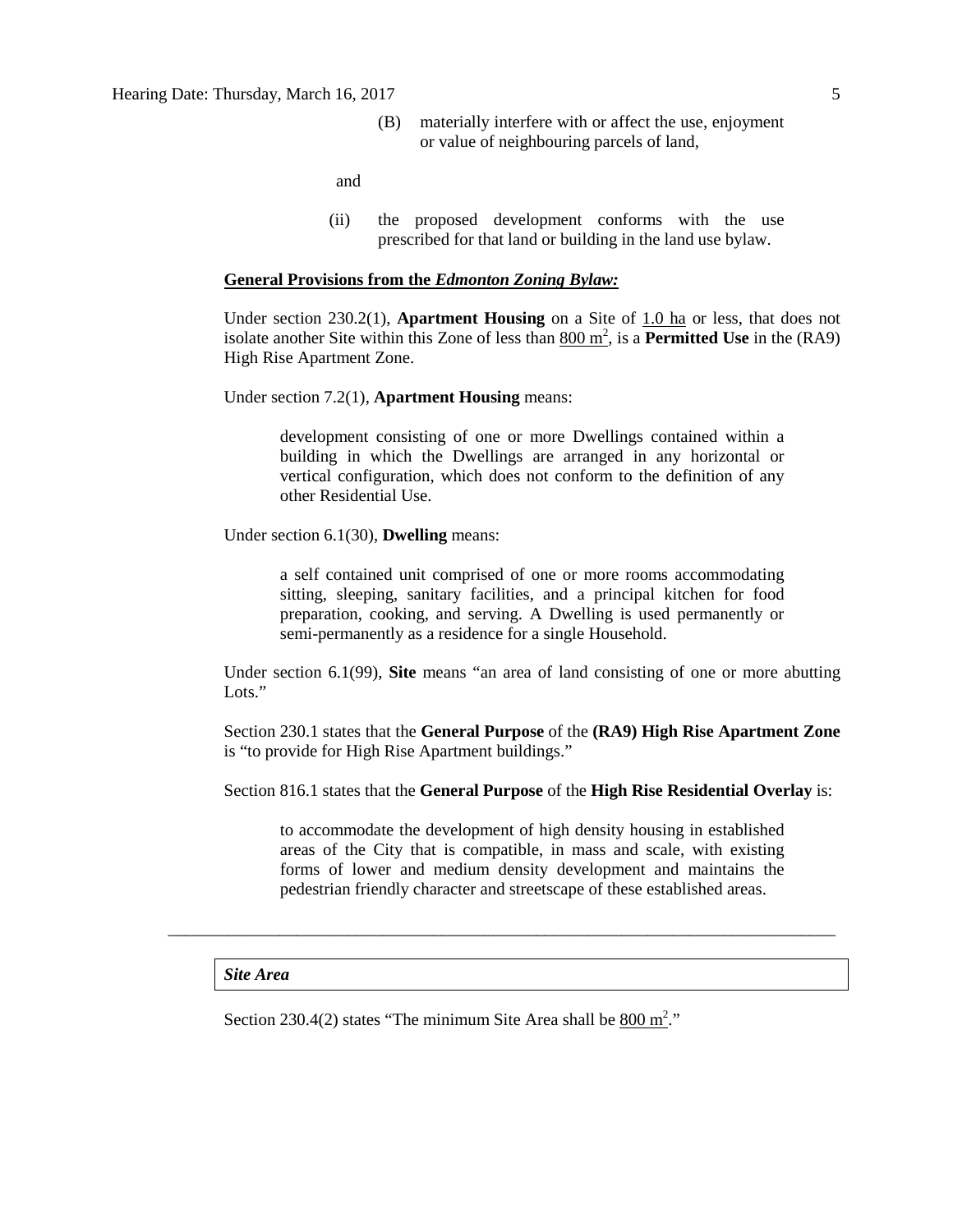## **Development Officer's Determination:**

**1. Site Area - The area of the Site is 404 m2 instead of the minimum 800 m2 for the proposed Use (Section 230.4(2)).** [unedited].

\_\_\_\_\_\_\_\_\_\_\_\_\_\_\_\_\_\_\_\_\_\_\_\_\_\_\_\_\_\_\_\_\_\_\_\_\_\_\_\_\_\_\_\_\_\_\_\_\_\_\_\_\_\_\_\_\_\_\_\_\_\_\_\_\_\_\_\_\_\_\_\_\_\_\_\_\_\_

*Side Setback*

Section 816.3(9) states:

A minimum Side Setback of [2.0](javascript:void(0);) m shall be required. Where the Side Yard abuts a flanking public roadway, other than a Lane, a minimum Side Setback of [3.0](javascript:void(0);) m shall be required. Where the Side Yard abuts an arterial roadway, a minimum Side Setback of [4.5](javascript:void(0);) m shall be required. Separation Space shall be reduced to accommodate these Side Setback requirements, except where a Principal Living Room Window faces an interior Side Yard.

Under section 6.1(97), **Side Setback** means:

the distance that a development or a specified portion of it, must be set back from a Side Lot Line. A Side Setback is not a Side Yard, Amenity Space or Separation Space.



**Development Officer's Determination:**

**2. Side Setback - The interior side Setback is 1.68m instead of the minimum 2.0m (Section 816.3(9)).** [unedited].

\_\_\_\_\_\_\_\_\_\_\_\_\_\_\_\_\_\_\_\_\_\_\_\_\_\_\_\_\_\_\_\_\_\_\_\_\_\_\_\_\_\_\_\_\_\_\_\_\_\_\_\_\_\_\_\_\_\_\_\_\_\_\_\_\_\_\_\_\_\_\_\_\_\_\_\_\_\_

*Amenity Area and Separation Space*

Section 230.4(9) states "A minimum Amenity Area of [7.5](javascript:void(0);)  $m^2$  per Dwelling shall be provided."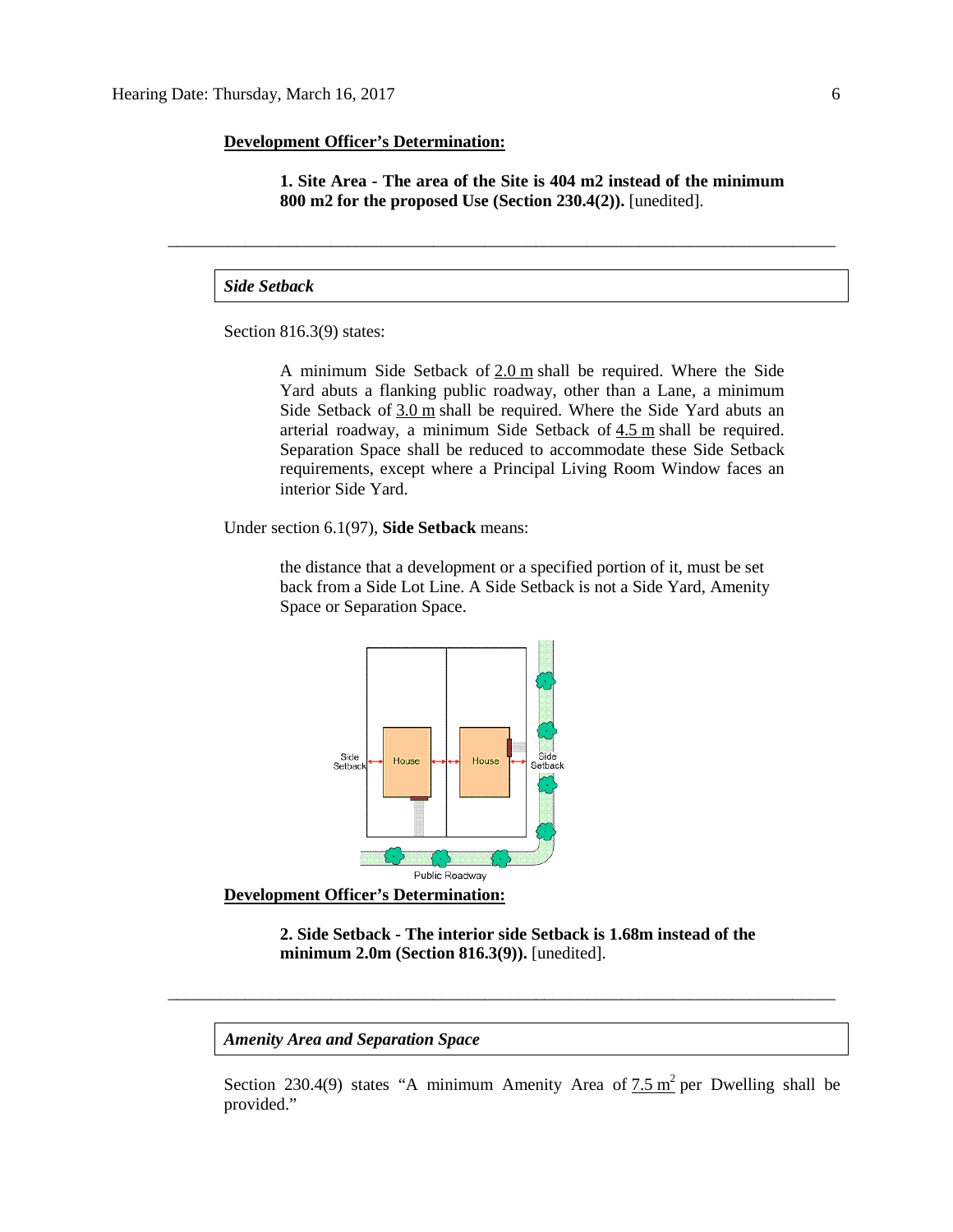Section 46(5) states:

Required Amenity Area may be located within a required Separation Space, but only if it is intended for the private use of the Dwelling for which the Separation Space is provided.

Under section 6.1(5), **Amenity Area** means:

a. with respect to Residential Uses, space provided for the active or passive recreation and enjoyment of the occupants of a residential development, which may be for private or communal use and owned individually or in common, subject to the regulations of this Bylaw; and



Under section 6.1(94), **Separation Space** means:

open space around Dwellings separating them from adjacent buildings or activities, and providing daylight, ventilation, and privacy. Separation Space is not a Yard;

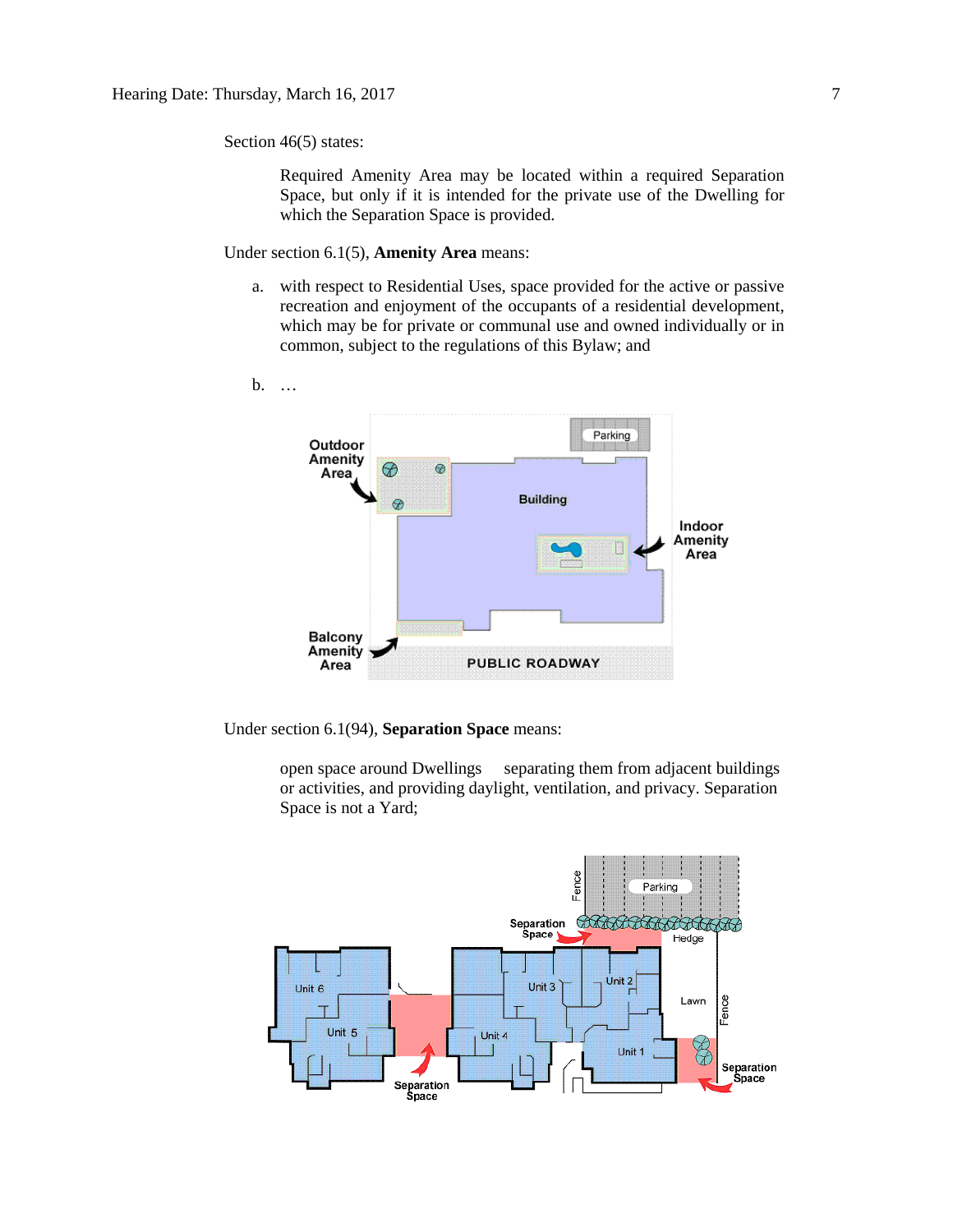#### **Development Officer's Determination:**

**3. Amenity Area - The proposed Amenity Area is 20.8 m2 instead of the minimum 22.5 m2 (Section 230.4(9)).**

**4. Amenity Area Location - The proposed Amenity Area is located within a required Separation Space (Section 46(5)).** [unedited].

\_\_\_\_\_\_\_\_\_\_\_\_\_\_\_\_\_\_\_\_\_\_\_\_\_\_\_\_\_\_\_\_\_\_\_\_\_\_\_\_\_\_\_\_\_\_\_\_\_\_\_\_\_\_\_\_\_\_\_\_\_\_\_\_\_\_\_\_\_\_\_\_\_\_\_\_\_\_

## *Separation Space*

Section 230.4(8) states:

Separation Space shall be provided in accordance with [Section 48](http://webdocs.edmonton.ca/InfraPlan/zoningbylaw/ZoningBylaw/Part1/Development/48__Separation_Space.htm) of this Bylaw, except that it shall not be required between a Garage Suite or a Garden Suite and the associated principal Dwelling on the same Site.

#### **Principal Living Room Window**

Section 48.2(1) states:

In front of a Principal Living Room Window, a Separation Space, with a minimum depth of [7.5](javascript:void(0);) m or half the Height of any wall opposite the said Window, whichever is greater, to a maximum of [10.0](javascript:void(0);) m shall be provided.

Under section 6.1(80), **Principal Living Room Windows** means "the main or largest glazed area of a Living Room."

\_\_\_\_\_\_\_\_\_\_\_\_\_\_\_\_\_\_\_\_\_\_\_\_\_\_\_\_\_\_\_\_\_\_\_\_\_\_\_\_\_\_\_\_\_\_\_\_\_\_\_\_\_\_\_\_\_\_\_\_\_\_\_\_\_\_\_\_\_\_\_\_\_\_\_\_\_\_

## **Development Officer's Determination:**

**5. Separation Space - The proposed Separation Space between the Principal Living Room Window and the property line is 1.68m instead of the minimum 2.0m (Section 48.2(1)).** [unedited].

#### **Habitable Room Window**

Section 48.3(1) states:

In front of a required Habitable Room Window other than the Principal Living Room Window, a Separation Space, with a minimum depth of [5.0](javascript:void(0);) m or half the Height of any wall opposite the said Window, whichever is greater, to a maximum of [7.5](javascript:void(0);) m shall be provided.

Under section 6.1(50), **Habitable Room** means "any room in a Dwelling other than a Non-habitable Room."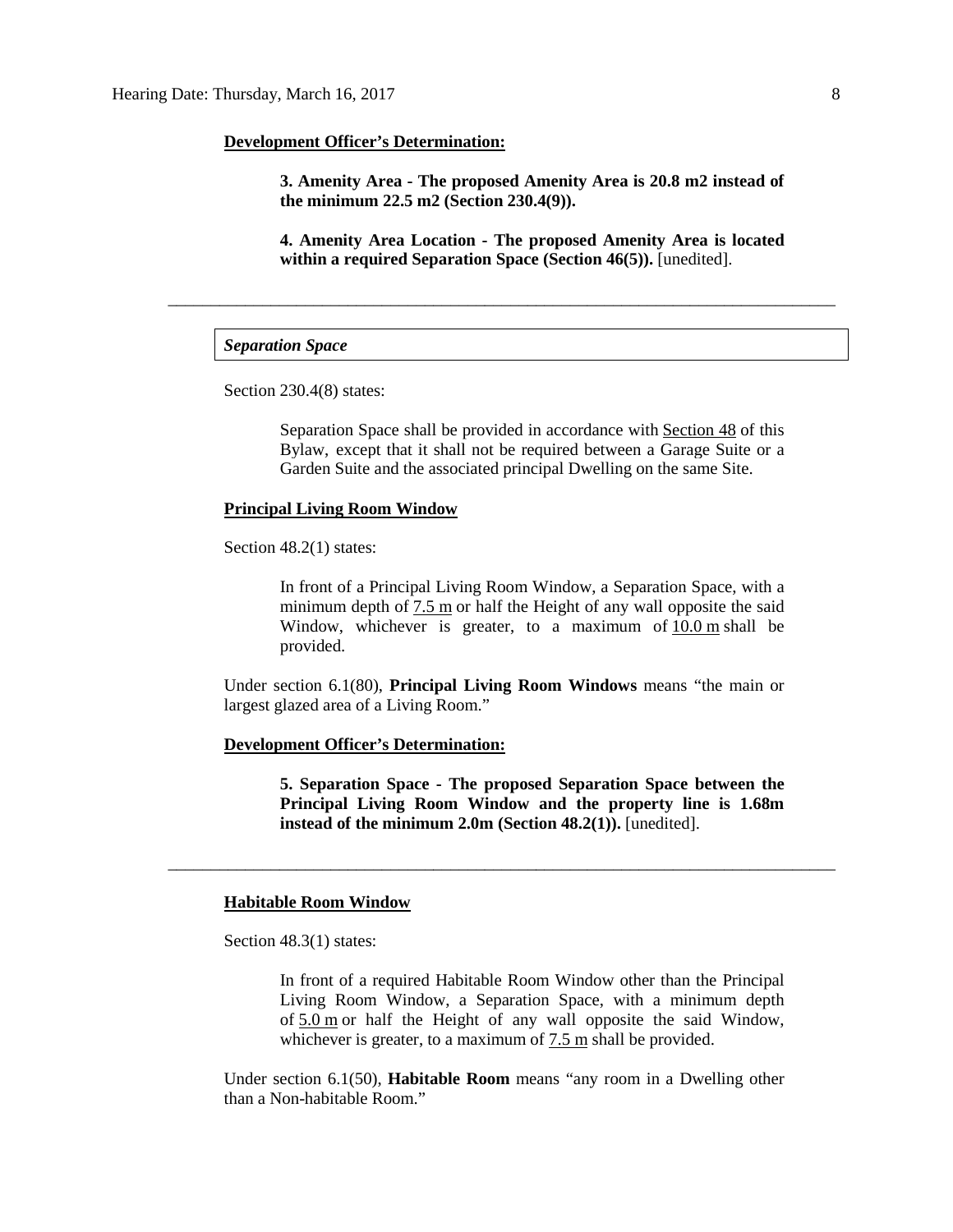Under section 6.1(68), **Non-habitable Room** means "a space in a Dwelling providing a service function and not intended primarily for human occupancy, including bathrooms, entry ways, corridors, or storage areas."

\_\_\_\_\_\_\_\_\_\_\_\_\_\_\_\_\_\_\_\_\_\_\_\_\_\_\_\_\_\_\_\_\_\_\_\_\_\_\_\_\_\_\_\_\_\_\_\_\_\_\_\_\_\_\_\_\_\_\_\_\_\_\_\_\_\_\_\_\_\_\_\_\_\_\_\_\_\_

## **Development Officer's Determination:**

**6. Separation Space - The proposed Separation Space between the Habitable Room Window and the property line is 1.68m instead of the minimum 2.0m (Section 48.3(1)).** [unedited].

## **Privacy Zone**

Section 48.3(3)(e) states:

The following facilities or activity areas may be located within a required Separation Space adjacent to a Habitable Room Window where a Privacy Zone of at least 4.5 m is provided between the window and facility/activity area:

- e. on-site Amenity Area.
- …

This Privacy Zone shall be measured from the window to the nearest edge of the specified activity area. For local public roadways, the Privacy Zone shall be measured from the Window to the edge of the sidewalk or to the space reserved for a future sidewalk.

Under section 6.1(82), **Privacy Zone** means:

an area within the minimum Separation Space which shall be free of buildings, public roadways, walkways, on-site roadways, communal parking areas and communal Amenity Areas.

## **Development Officer's Determination:**

**7. Privacy Zone - On-site Amenity Area is located within the required 4.5m Privacy Zone in front of a Habitable Room Window (Section 48.3(3)(e)).** [unedited].

\_\_\_\_\_\_\_\_\_\_\_\_\_\_\_\_\_\_\_\_\_\_\_\_\_\_\_\_\_\_\_\_\_\_\_\_\_\_\_\_\_\_\_\_\_\_\_\_\_\_\_\_\_\_\_\_\_\_\_\_\_\_\_\_\_\_\_\_\_\_\_\_\_\_\_\_\_\_

#### *Parking*

## **Tandem Parking**

Section 54.2, Schedule  $1(A)(1)$  states: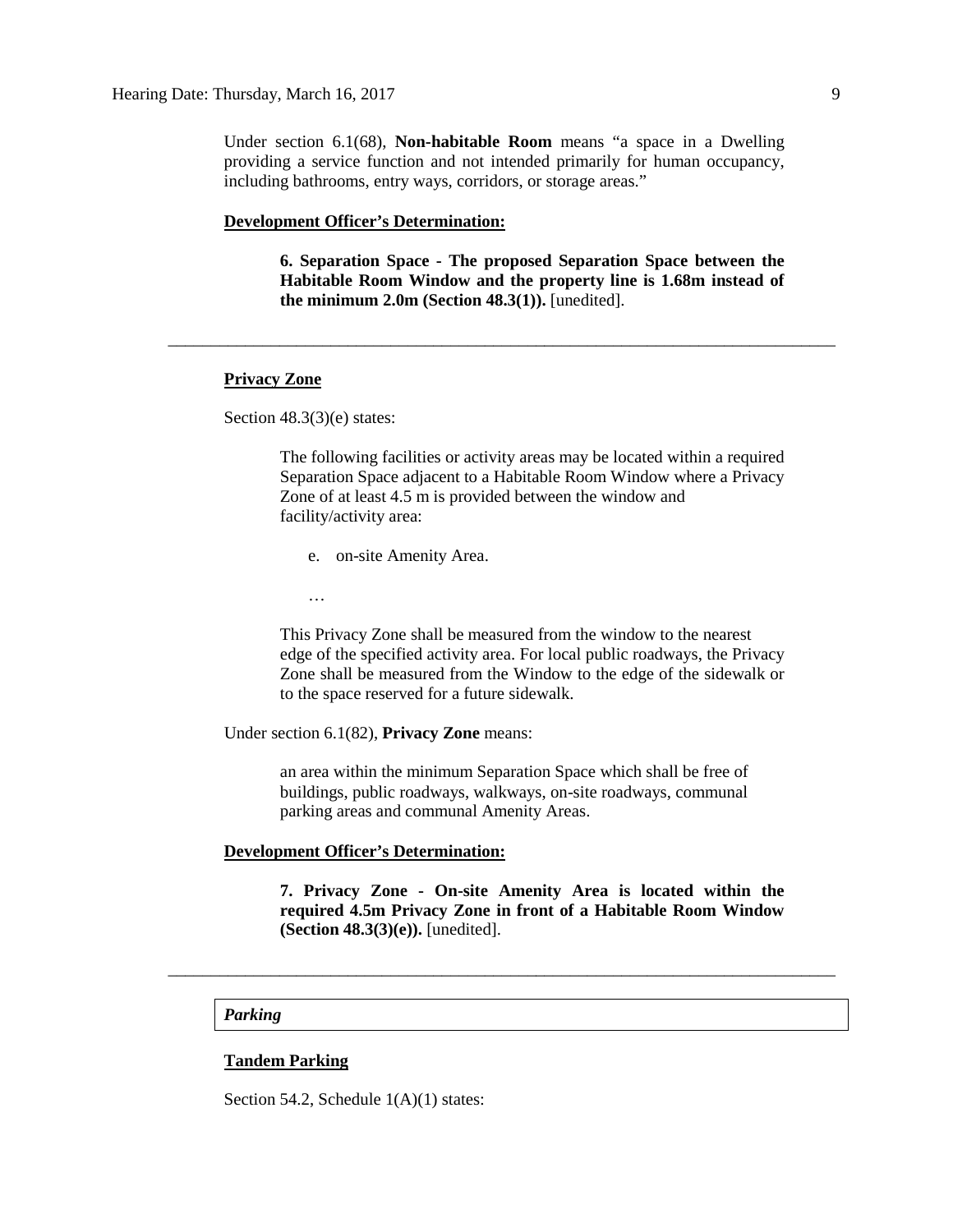[...] The Development Officer may accept Tandem Parking spaces of a number that is equivalent to the total required parking minus the total number of Dwellings and minus visitor parking. Visitor parking spaces shall not be in tandem.

Under section 6.1(108), **Tandem Parking** means "two parking spaces, one behind the other, with a common or shared point of access to the manoeuvering aisle."

## **Development Officer's Determination:**

**8. Tandem Parking - One (1) of the required parking stalls is being provided in tandem (Section 54.2, Schedule 1(A)).** [unedited].

\_\_\_\_\_\_\_\_\_\_\_\_\_\_\_\_\_\_\_\_\_\_\_\_\_\_\_\_\_\_\_\_\_\_\_\_\_\_\_\_\_\_\_\_\_\_\_\_\_\_\_\_\_\_\_\_\_\_\_\_\_\_\_\_\_\_\_\_\_\_\_\_

## **Vehicular Parking Dimensions and Configuration**

Section  $54.2(4)(a)(iv)$  states:

All required parking spaces shall be clear of any access driveways, aisles, ramps, columns, Signs or other similar obstructions, and shall conform to the following minimum dimensions:

iv. where the use of a parking space is limited on both sides by a wall or a column, the unobstructed width from face to face of the obstructions shall be  $3.0 \text{ m}$ , and if in this case, a building door opens into the parking space on its long side, the unobstructed width shall be 3.3 m.

…

## **Development Officer's Determination:**

**9. Parking Stall Size - One (1) of the required parking stalls is obstructed on both sides and is proposed at 2.7m in width instead of the required 3.0m (Section 54.2(4)(a)(iv)).** [unedited].

## *Landscaping*

## **General Planting Requirements**

Section  $55.3(1)(c)(i)$  states:

c. new trees and shrubs shall be provided on the following basis:

\_\_\_\_\_\_\_\_\_\_\_\_\_\_\_\_\_\_\_\_\_\_\_\_\_\_\_\_\_\_\_\_\_\_\_\_\_\_\_\_\_\_\_\_\_\_\_\_\_\_\_\_\_\_\_\_\_\_\_\_\_\_\_\_\_\_\_\_\_\_\_\_

i. the proportion of deciduous to coniferous trees and shrubs shall be approximately 50:50;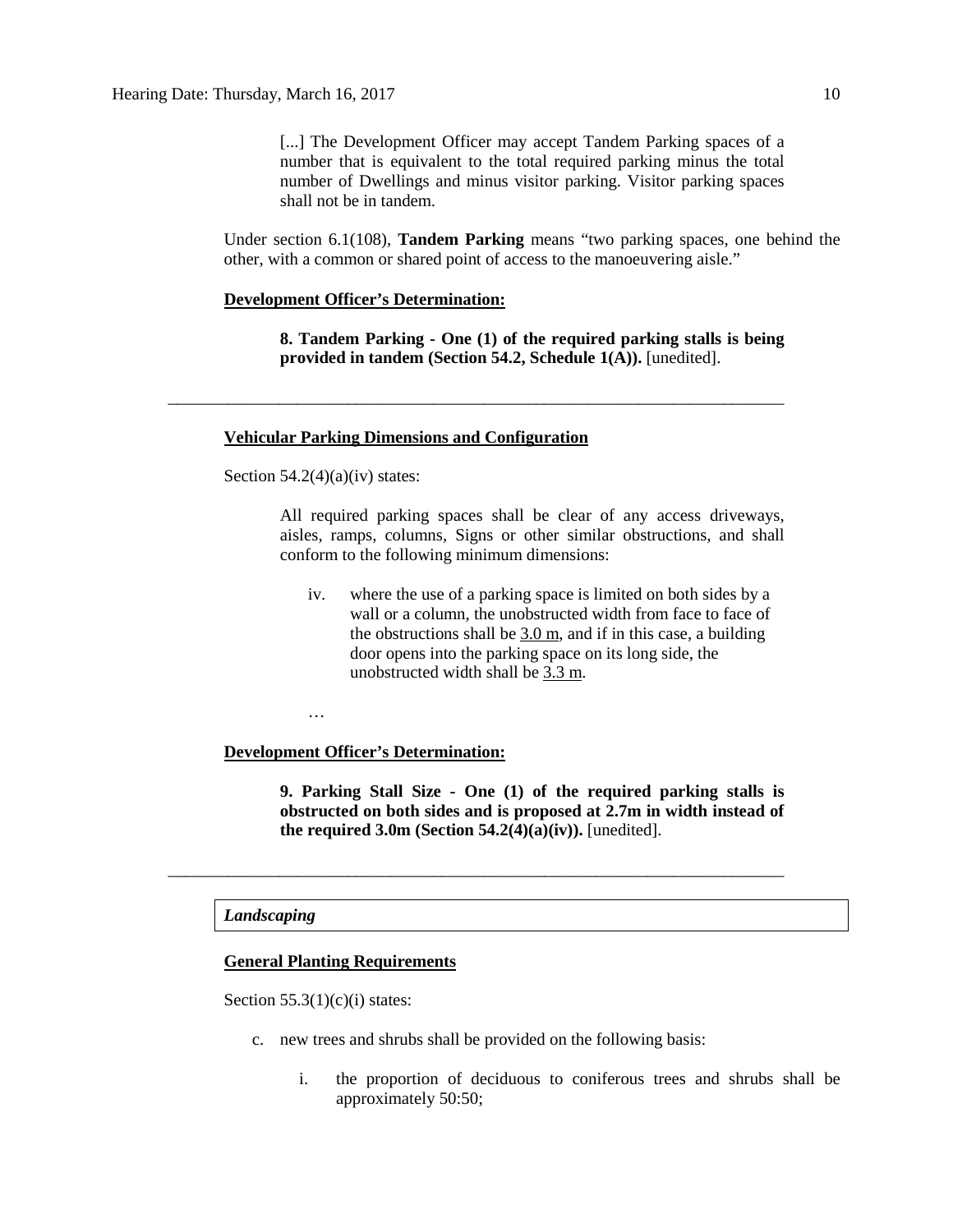#### **The Development Officer's Determination:**

**10. Landscaping - The proposed ratio of deciduous to coniferous trees and shrubs is 60:40 instead of the required 50:50 (Section 55.3(1)(c)(i)).** [unedited].

\_\_\_\_\_\_\_\_\_\_\_\_\_\_\_\_\_\_\_\_\_\_\_\_\_\_\_\_\_\_\_\_\_\_\_\_\_\_\_\_\_\_\_\_\_\_\_\_\_\_\_\_\_\_\_\_\_\_\_\_\_\_\_\_\_\_\_\_\_\_\_\_\_\_\_\_\_\_

### *Community Consultation*

…

Section 816.3(11) states:

Where an application for a Development Permit does not comply with the regulations contained in this Overlay:

- a. the applicant shall contact the affected parties, being each assessed owner of land wholly or partly located within a distance of [60.0](javascript:void(0);) m of the Site of the proposed development and the President of each affected Community League, at least 21 days prior to submission of a Development Application;
- b. the applicant shall outline, to the affected parties, any requested variances to the Overlay and solicit their comments on the application;
- c. the applicant shall document any opinions or concerns, expressed by the affected parties, and what modifications were made to address their concerns; and
- d. the applicant shall submit this documentation as part of the Development Application.

## Notice to Applicant/Appellant

Provincial legislation requires that the Subdivision and Development Appeal Board issue its official decision in writing within fifteen days of the conclusion of the hearing. Bylaw No. 11136 requires that a verbal announcement of the Board's decision shall be made at the conclusion of the hearing of an appeal, but the verbal decision is not final nor binding on the Board until the decision has been given in writing in accordance with the *Municipal Government Act.*

\_\_\_\_\_\_\_\_\_\_\_\_\_\_\_\_\_\_\_\_\_\_\_\_\_\_\_\_\_\_\_\_\_\_\_\_\_\_\_\_\_\_\_\_\_\_\_\_\_\_\_\_\_\_\_\_\_\_\_\_\_\_\_\_\_\_\_\_\_\_\_\_

\_\_\_\_\_\_\_\_\_\_\_\_\_\_\_\_\_\_\_\_\_\_\_\_\_\_\_\_\_\_\_\_\_\_\_\_\_\_\_\_\_\_\_\_\_\_\_\_\_\_\_\_\_\_\_\_\_\_\_\_\_\_\_\_\_\_\_\_\_\_\_\_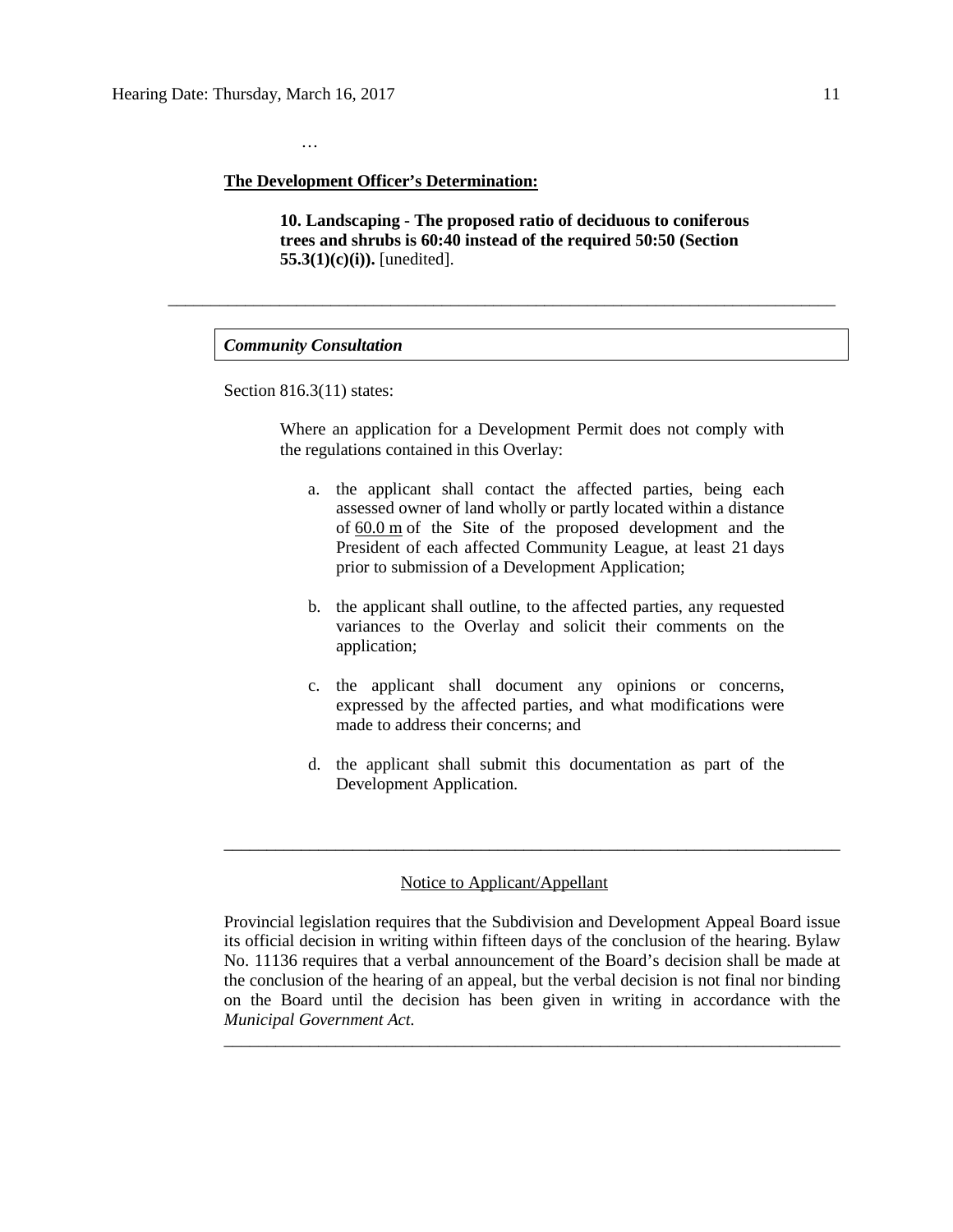| <b>dmönton</b>                                                                                                                                                          | Project Number: 232611273-005<br><b>Application Date:</b><br>OCT 25, 2016                         |  |  |  |  |  |  |  |
|-------------------------------------------------------------------------------------------------------------------------------------------------------------------------|---------------------------------------------------------------------------------------------------|--|--|--|--|--|--|--|
|                                                                                                                                                                         | Printed:<br>February 17, 2017 at 10:15 AM<br>1 of 2<br>Page:                                      |  |  |  |  |  |  |  |
| <b>Application for</b>                                                                                                                                                  |                                                                                                   |  |  |  |  |  |  |  |
| <b>Major Development Permit</b>                                                                                                                                         |                                                                                                   |  |  |  |  |  |  |  |
| This document is a Development Permit Decision for the development application described below.                                                                         |                                                                                                   |  |  |  |  |  |  |  |
| <b>Applicant</b>                                                                                                                                                        | Property Address(es) and Legal Description(s)<br>11131 - 85 AVENUE NW<br>Plan I23A Blk 162 Lot 25 |  |  |  |  |  |  |  |
|                                                                                                                                                                         |                                                                                                   |  |  |  |  |  |  |  |
|                                                                                                                                                                         |                                                                                                   |  |  |  |  |  |  |  |
|                                                                                                                                                                         | <b>Specific Address(es)</b>                                                                       |  |  |  |  |  |  |  |
|                                                                                                                                                                         | Suite:<br>101, 11131 - 85 AVENUE NW                                                               |  |  |  |  |  |  |  |
|                                                                                                                                                                         | Suite:<br>201, 11131 - 85 AVENUE NW                                                               |  |  |  |  |  |  |  |
|                                                                                                                                                                         | Suite:<br>BSMT, 11131 - 85 AVENUE NW                                                              |  |  |  |  |  |  |  |
|                                                                                                                                                                         | Entryway: 11131 - 85 AVENUE NW                                                                    |  |  |  |  |  |  |  |
| <b>Scope of Application</b>                                                                                                                                             |                                                                                                   |  |  |  |  |  |  |  |
| To construct a 3 Dwelling Apartment House with a front veranda, a rear detached Garage, and to demolish the existing Single<br>Detached House and rear detached Garage. |                                                                                                   |  |  |  |  |  |  |  |
| <b>Permit Details</b>                                                                                                                                                   |                                                                                                   |  |  |  |  |  |  |  |
| Class of Permit:                                                                                                                                                        | <b>Contact Person:</b>                                                                            |  |  |  |  |  |  |  |
| Gross Floor Area (sq.m.):                                                                                                                                               | Lot Grading Needed?: Y                                                                            |  |  |  |  |  |  |  |
| New Sewer Service Required: Y                                                                                                                                           | NumberOfMainFloorDwellings: 3                                                                     |  |  |  |  |  |  |  |
| Site Area (sq. m.): 407.39                                                                                                                                              | Stat. Plan Overlay/Annex Area: Mature Neighbourhood Overlay                                       |  |  |  |  |  |  |  |
| I/We certify that the above noted details are correct.                                                                                                                  |                                                                                                   |  |  |  |  |  |  |  |
| Applicant signature:                                                                                                                                                    |                                                                                                   |  |  |  |  |  |  |  |
| <b>Development Application Decision</b><br>Refused                                                                                                                      |                                                                                                   |  |  |  |  |  |  |  |
|                                                                                                                                                                         |                                                                                                   |  |  |  |  |  |  |  |
|                                                                                                                                                                         |                                                                                                   |  |  |  |  |  |  |  |
|                                                                                                                                                                         |                                                                                                   |  |  |  |  |  |  |  |
|                                                                                                                                                                         |                                                                                                   |  |  |  |  |  |  |  |
|                                                                                                                                                                         |                                                                                                   |  |  |  |  |  |  |  |
|                                                                                                                                                                         |                                                                                                   |  |  |  |  |  |  |  |
|                                                                                                                                                                         |                                                                                                   |  |  |  |  |  |  |  |
|                                                                                                                                                                         |                                                                                                   |  |  |  |  |  |  |  |
|                                                                                                                                                                         |                                                                                                   |  |  |  |  |  |  |  |
|                                                                                                                                                                         |                                                                                                   |  |  |  |  |  |  |  |
|                                                                                                                                                                         |                                                                                                   |  |  |  |  |  |  |  |
|                                                                                                                                                                         |                                                                                                   |  |  |  |  |  |  |  |
|                                                                                                                                                                         |                                                                                                   |  |  |  |  |  |  |  |
|                                                                                                                                                                         |                                                                                                   |  |  |  |  |  |  |  |
|                                                                                                                                                                         |                                                                                                   |  |  |  |  |  |  |  |
|                                                                                                                                                                         |                                                                                                   |  |  |  |  |  |  |  |
|                                                                                                                                                                         |                                                                                                   |  |  |  |  |  |  |  |
|                                                                                                                                                                         |                                                                                                   |  |  |  |  |  |  |  |
|                                                                                                                                                                         |                                                                                                   |  |  |  |  |  |  |  |
| THIS IS NOT A PERMIT                                                                                                                                                    |                                                                                                   |  |  |  |  |  |  |  |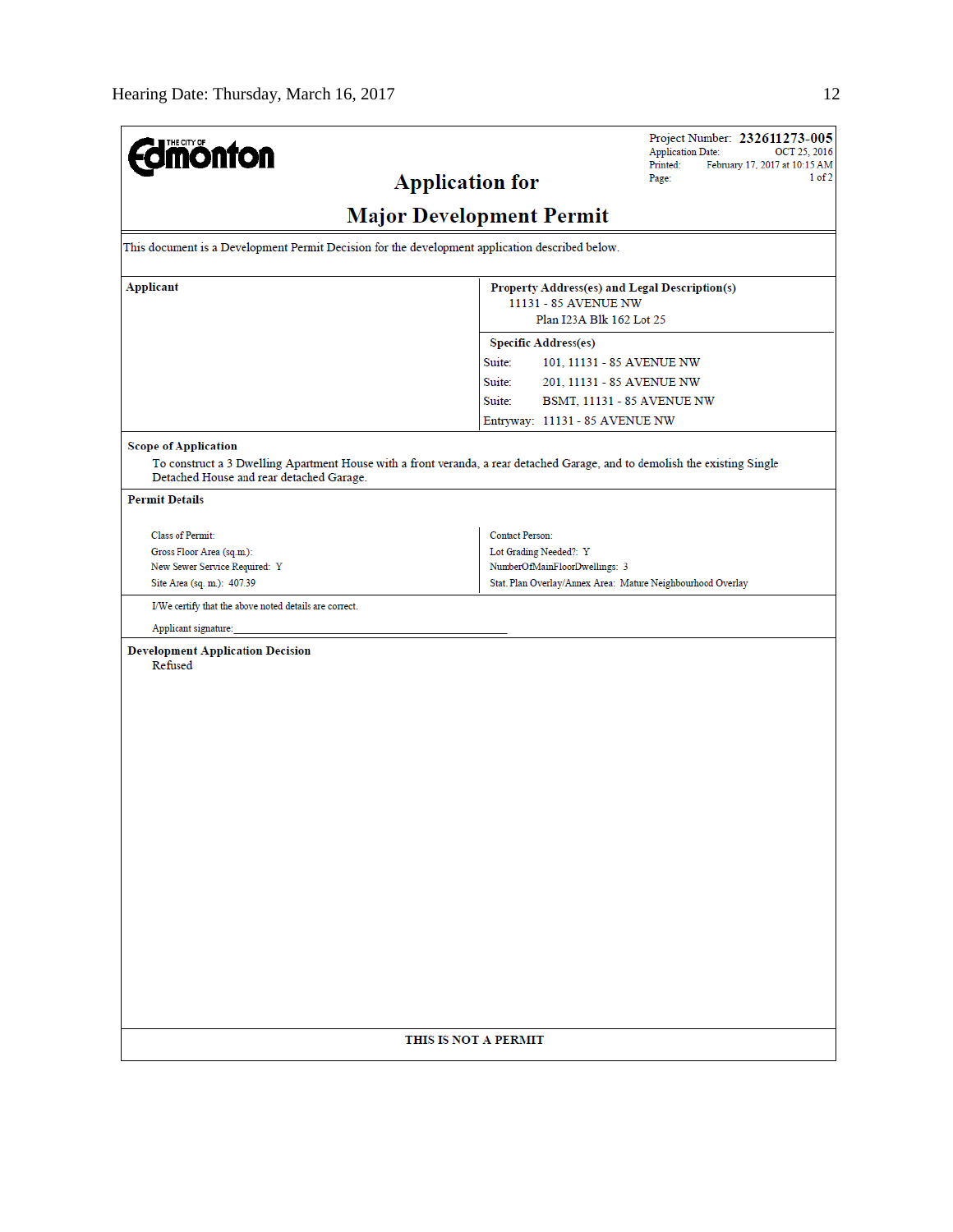| <b>nonton</b>                                                                                                                                                                                                                                                                                                                            |                                                                                                                             |                              |          | Project Number: 232611273-005<br><b>Application Date:</b><br>OCT 25, 2016<br>Printed:<br>February 17, 2017 at 10:15 AM                 |  |  |  |  |  |                                                                                                                                                                                                                                                                                                                                                                    |  |  |  |  |  |  |  |  |
|------------------------------------------------------------------------------------------------------------------------------------------------------------------------------------------------------------------------------------------------------------------------------------------------------------------------------------------|-----------------------------------------------------------------------------------------------------------------------------|------------------------------|----------|----------------------------------------------------------------------------------------------------------------------------------------|--|--|--|--|--|--------------------------------------------------------------------------------------------------------------------------------------------------------------------------------------------------------------------------------------------------------------------------------------------------------------------------------------------------------------------|--|--|--|--|--|--|--|--|
|                                                                                                                                                                                                                                                                                                                                          |                                                                                                                             | <b>Application for</b>       |          | $2$ of $2$<br>Page:                                                                                                                    |  |  |  |  |  |                                                                                                                                                                                                                                                                                                                                                                    |  |  |  |  |  |  |  |  |
| <b>Major Development Permit</b>                                                                                                                                                                                                                                                                                                          |                                                                                                                             |                              |          |                                                                                                                                        |  |  |  |  |  |                                                                                                                                                                                                                                                                                                                                                                    |  |  |  |  |  |  |  |  |
| <b>Reason for Refusal</b>                                                                                                                                                                                                                                                                                                                |                                                                                                                             |                              |          | 1. Site Area - The area of the Site is 404 m2 instead of the minimum 800 m2 for the proposed Use (Section 230.4(2)).                   |  |  |  |  |  |                                                                                                                                                                                                                                                                                                                                                                    |  |  |  |  |  |  |  |  |
| 2. Side Setback - The interior side Setback is 1.68m instead of the minimum 2.0m (Section 816.3(9)).<br>3. Amenity Area - The proposed Amenity Area is 20.8 m2 instead of the minimum 22.5 m2 (Section 230.4(9)).<br>4. Amenity Area Location - The proposed Amenity Area is located within a required Separation Space (Section 46(5)). |                                                                                                                             |                              |          |                                                                                                                                        |  |  |  |  |  |                                                                                                                                                                                                                                                                                                                                                                    |  |  |  |  |  |  |  |  |
|                                                                                                                                                                                                                                                                                                                                          |                                                                                                                             |                              |          |                                                                                                                                        |  |  |  |  |  | 5. Separation Space - The proposed Separation Space between the Principal Living Room Window and the property line is 1.68m<br>instead of the minimum $2.0$ m (Section $48.2(1)$ ).<br>6. Separation Space - The proposed Separation Space between the Habitable Room Window and the property line is 1.68m instead<br>of the minimum $2.0m$ (Section $48.3(1)$ ). |  |  |  |  |  |  |  |  |
|                                                                                                                                                                                                                                                                                                                                          |                                                                                                                             |                              |          |                                                                                                                                        |  |  |  |  |  |                                                                                                                                                                                                                                                                                                                                                                    |  |  |  |  |  |  |  |  |
| (Section 48.3(3)(e)).                                                                                                                                                                                                                                                                                                                    | 7. Privacy Zone - On-site Amenity Area is located within the required 4.5m Privacy Zone in front of a Habitable Room Window |                              |          |                                                                                                                                        |  |  |  |  |  |                                                                                                                                                                                                                                                                                                                                                                    |  |  |  |  |  |  |  |  |
|                                                                                                                                                                                                                                                                                                                                          |                                                                                                                             |                              |          | 8. Tandem Parking - One (1) of the required parking stalls is being provided in tandem (Section 54.2, Schedule 1(A)).                  |  |  |  |  |  |                                                                                                                                                                                                                                                                                                                                                                    |  |  |  |  |  |  |  |  |
| the required $3.0m$ (Section $54.2(4)(a)(iv)$ ).                                                                                                                                                                                                                                                                                         |                                                                                                                             |                              |          | 9. Parking Stall Size - One (1) of the required parking stalls is obstructed on both sides and is proposed at 2.7m in width instead of |  |  |  |  |  |                                                                                                                                                                                                                                                                                                                                                                    |  |  |  |  |  |  |  |  |
| 55.3(1)(c)(i)).                                                                                                                                                                                                                                                                                                                          | 10.50 10:50 10:50 10:51 10:51 10:50 10:50 10:51 10:51 10:51 10:51 10:51 10:51 10:51 10:50 10:50 10:50 10:50 10              |                              |          |                                                                                                                                        |  |  |  |  |  |                                                                                                                                                                                                                                                                                                                                                                    |  |  |  |  |  |  |  |  |
| <b>Rights of Appeal</b><br>The Applicant has the right of appeal within 14 days of receiving notice of the Development Application Decision, as outlined in<br>Chapter 24, Section 683 through 689 of the Municipal Government Amendment Act.<br>Issue Date: Feb 17, 2017<br>Development Authority: LEE, CHRISTIAN<br>Signature:         |                                                                                                                             |                              |          |                                                                                                                                        |  |  |  |  |  |                                                                                                                                                                                                                                                                                                                                                                    |  |  |  |  |  |  |  |  |
| Fees                                                                                                                                                                                                                                                                                                                                     |                                                                                                                             |                              |          |                                                                                                                                        |  |  |  |  |  |                                                                                                                                                                                                                                                                                                                                                                    |  |  |  |  |  |  |  |  |
| Sanitary Sewer Trunk Fund 2012+<br>Lot Grading Fee<br>Major Dev. Application Fee<br>Total GST Amount:<br><b>Totals for Permit:</b><br>(\$2,689.00 outstanding)                                                                                                                                                                           | Fee Amount<br>\$2,439.00<br>\$250.00<br>\$0.00<br>\$0.00<br>\$2,689.00                                                      | <b>Amount Paid</b><br>\$0.00 | Receipt# | <b>Date Paid</b>                                                                                                                       |  |  |  |  |  |                                                                                                                                                                                                                                                                                                                                                                    |  |  |  |  |  |  |  |  |
|                                                                                                                                                                                                                                                                                                                                          |                                                                                                                             |                              |          |                                                                                                                                        |  |  |  |  |  |                                                                                                                                                                                                                                                                                                                                                                    |  |  |  |  |  |  |  |  |
|                                                                                                                                                                                                                                                                                                                                          | THIS IS NOT A PERMIT                                                                                                        |                              |          |                                                                                                                                        |  |  |  |  |  |                                                                                                                                                                                                                                                                                                                                                                    |  |  |  |  |  |  |  |  |